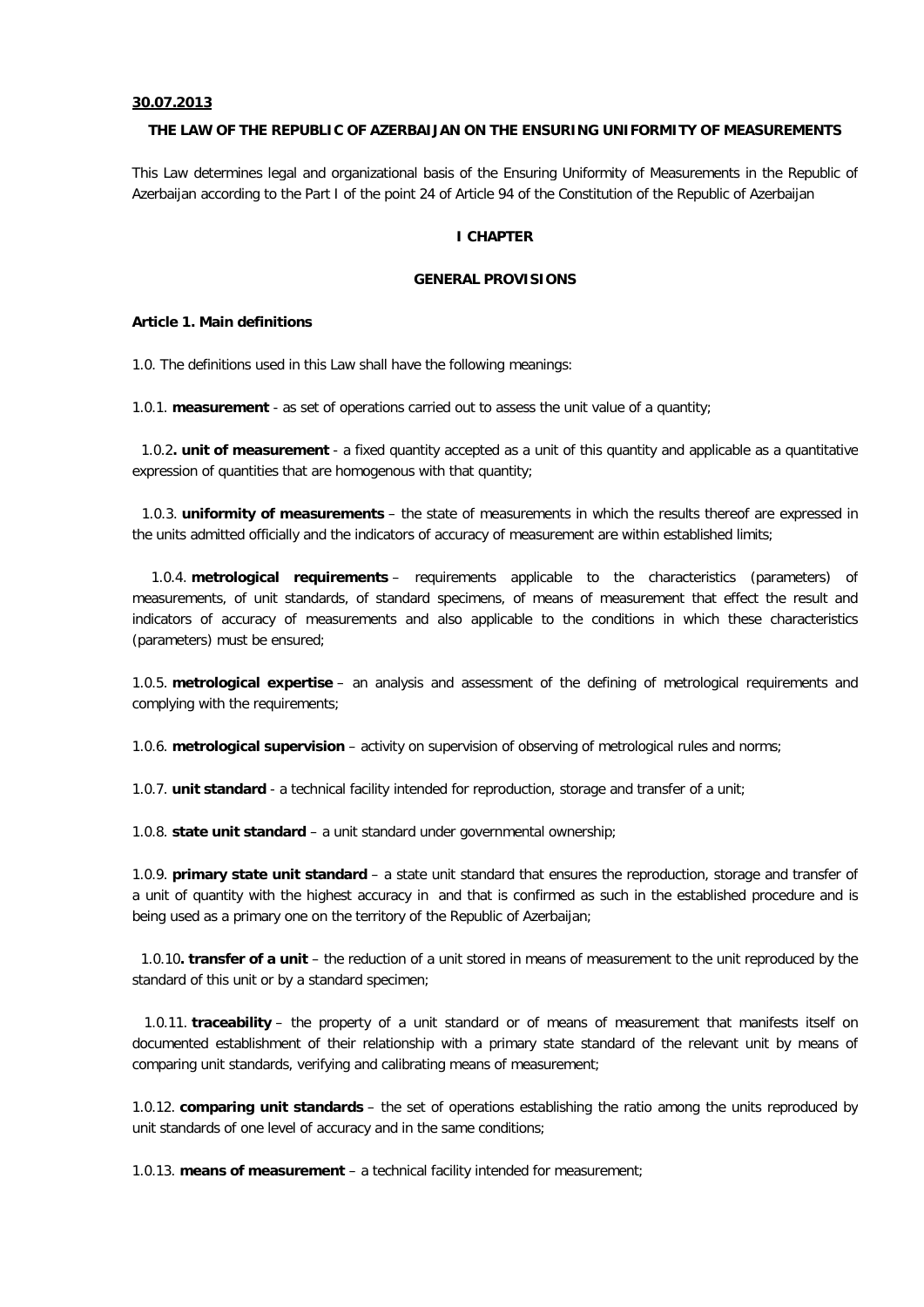1.0.14. **measurement technique (method)** - the aggregate of the specifically described operations which completion makes sure results of measurement are obtained with established accuracy indicators;

1.0.15 **attestation of measurement procedures (methods)** – a research and confirmation of the compliance of measurement procedures (methods) with established methodological requirements applicable to measurements;

1.0.16. **direct measurement** – a measurement in which the unknown magnitude of a value is obtained directly from a means of measurement;

1.0.17. **metrological service** – the employees of a legal entity or the individual entrepreneur organizing and/or performing works of ensuring the uniformity of measurements and/or providing the services of ensuring the uniformity of measurements;

1.0.18. **specifications applicable to means of measurement** – the requirements defining the details of design of means of measurement (with no limitation on the technical improvement thereof) for the purpose of preserving their metrological characteristics in the course of operation of the means of measurement, attaining a reliability of the result of measurements, preventing unauthorized tuning and interference, and also the requirements ensuring the safety and electromagnetic compatibility of the means of measurement;

1.0.19 **verifying means of measurement** – the aggregate of operations carried out for the purpose of confirming the compliance of means of measurement with metrological requirements;

1.0.20 **the type of means of measurement** – the set of means of measurement intended for measuring same values expressed in terms of same units, based on same operating concept, having same design and manufactured according to same technical documentation;

1.0.21 **standard specimen** – a specimen of a substance (material) with the magnitudes of one or more values established according to the results of testing as characterizing the composition or a property of the substance (material);

1.0.22 **the type of standard specimens** – the set of standard specimens having same intended purpose, manufactured from same substance (material) according to same technical documentation;

1.0.23 **testing of means of measurement or standard specimens to confirm of a type –** the activities carried out for testing of the standard specimens or the means of measurement for their purpose of confirming the type ;

1.0.24 **confirmation of a type of standard specimens or a type of means of measurement** – a documented decision on recognition of the compliance of a type of standard specimens or a type of means of measurement with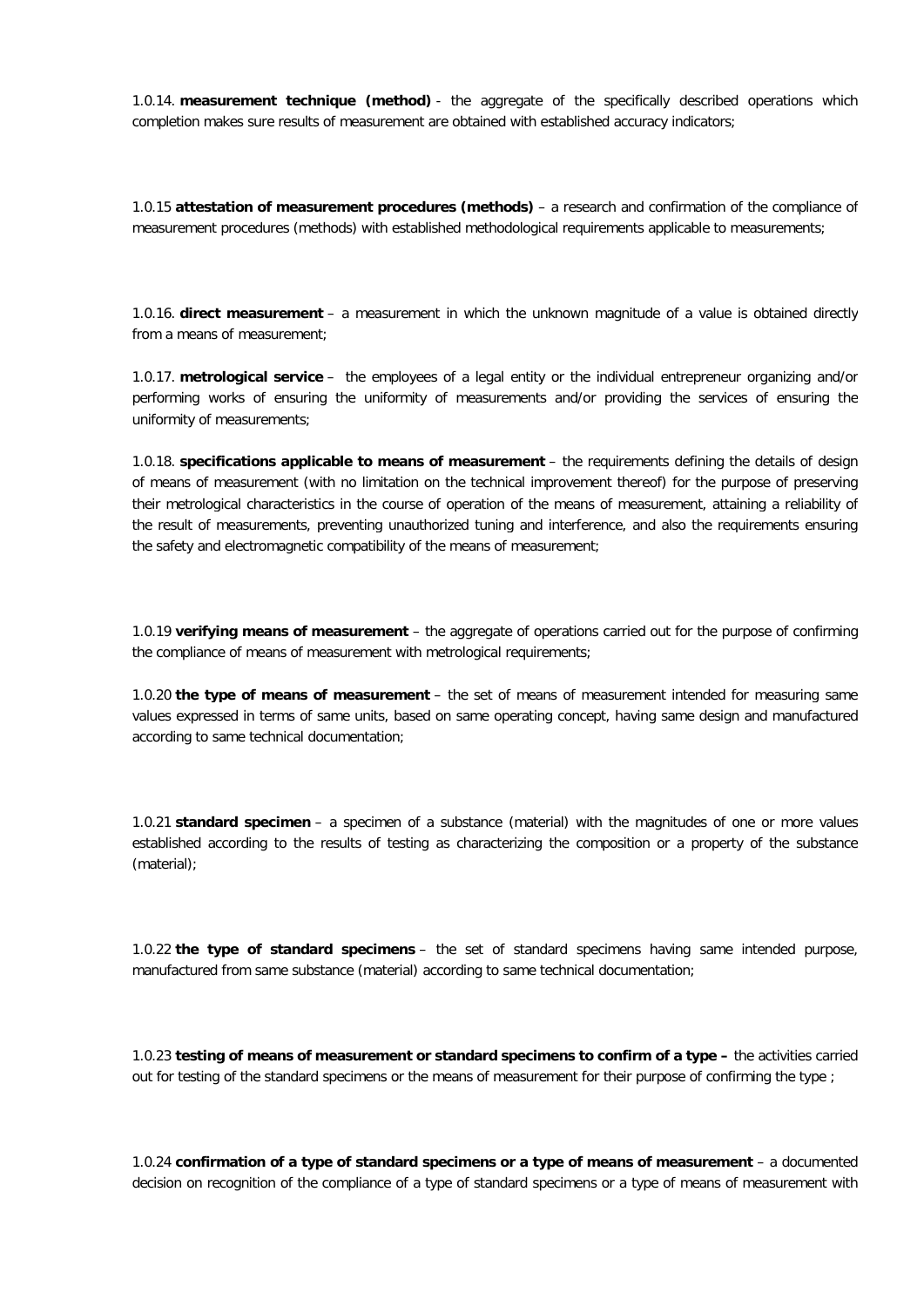metrological and specification requirements (characteristics);

1.0.25 **calibration of means of measurement** – the set of operations carried out for the purpose of assessing the true values of metrological characteristics of means of measurement;

1.0.26 **technical systems and devices with measurement functions** – technical systems and devices that carry out measurement functions apart from their basic functions;

1.0.27 **packaged goods in a package** – goods packed up in the buyer's absence when the content of a package cannot be changed without its being opened up or deformed and the weight, volume, length, field and other values defining the quantity of the goods contained in the package must be shown on the package;

#### **Article 2. Purposes and scope of application of the this Law**

2.1 This Law shall intend to ensure the need of citizens, the society and the state for the objective, reliable and comparable results of measurements used to protect the life and health of citizens, the environment, fauna and flora, and to ensure the defense and security of the state including economic safety;

2.2 The scope of ensuring the uniformity of measurements subject to state regulation extends to the measurements for which compulsory requirements are established for the purposes described as follows:

2.2.1 public health

2.2.2 implementation of plant protection and quarantine and agrochemical activities

- 2.2.3 veterinary activities
- 2.2.4 implementation of environmental protection;
- 2.2.5 implementation of labour and labour protection;
- 2.2.6 control over technical security requirements for exploitation of hazardous objects:
- 2.2.7 rendering paid services, trade transactions and the works of packing of goods;
- 2.2.8 state record and registration transactions;
- 2.2.9 recording of water, gas and the amount of electric and heat energy consumption;
- 2.2.10 ensuring of defence and security of the state;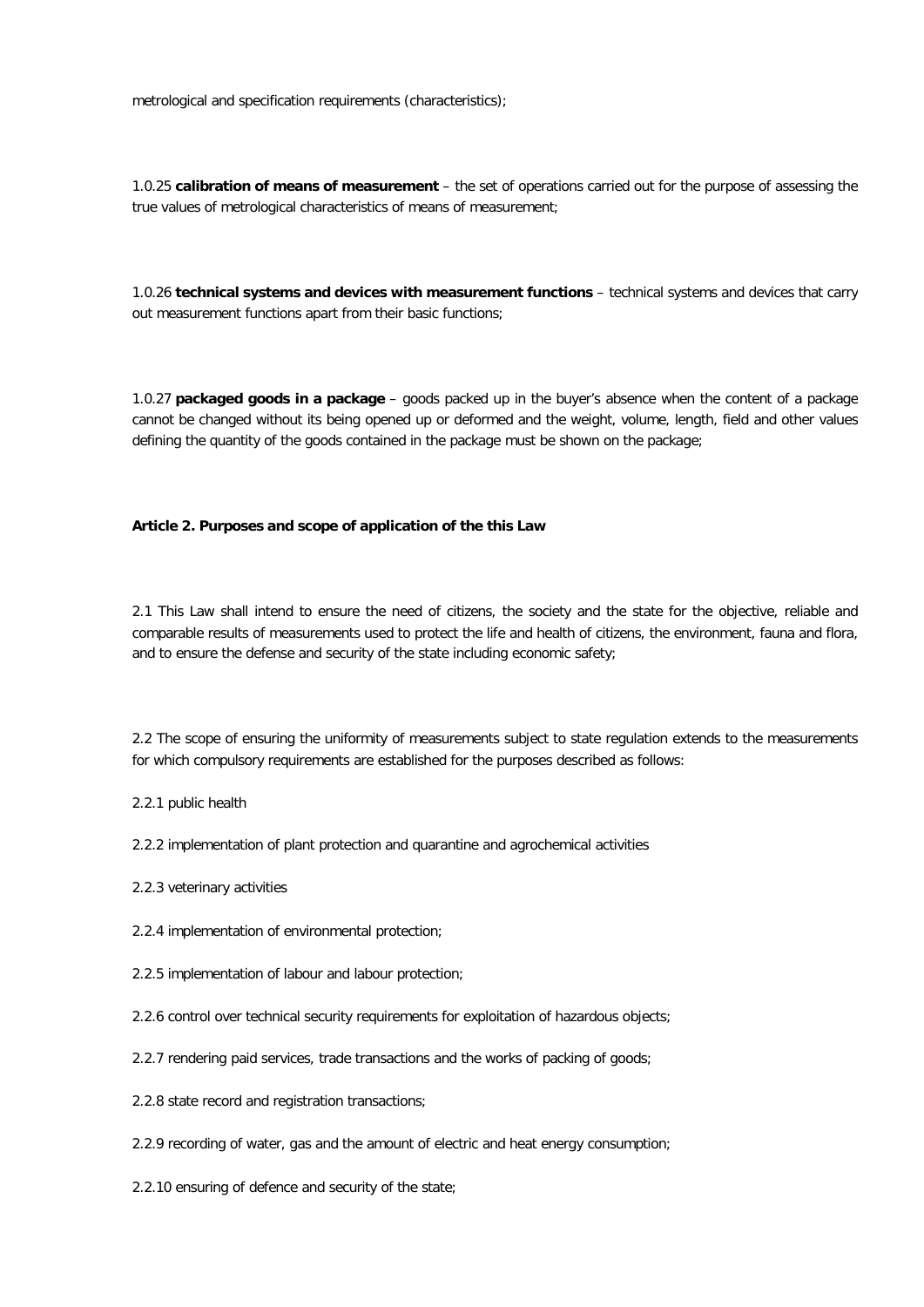2.2.11 banking, tax and customs transactions;

2.2.12 ensuring safety in cases of emergency;

2.2.13 geodesy and cartography

2.2.14 hydrometeorology;

2.2.15 assessing the compliance of products (works, services) with the compulsory requirements established by the normative legal documents;

2.2.16 conduct of official sport competitions and preparation of sportsmen;

2.2.17 implementation of the decisions on compulsory measurements of the governmental bodies;

2.2.18 implementation of state control (supervision) measures.

2.3 The state regulation of ensuring the uniformity of measurements shall extend to the quantity units, standard quantity units, standard specimens and means of measurement for which compulsory requirements are established.

2.4 The details of ensuring the uniformity of measurements in the course of activities in the field of defence and security of the state shall be established by the relevant executive power body.

2.5 The requirements for means of measurements applied to the fields shown in this Article shall be compulsory.

# **Article 3 The legislation of the Republic of Azerbaijan on ensuring the uniformity of measurements**

The Legislation of the Republic of the Azerbaijan on ensuring the uniformity of measurements shall consist of the Constitution of the Republic of Azerbaijan, international agreements to which the Republic of Azerbaijan is a party and this Law.

#### **Article 4 Duties of the state on ensuring the uniformity of measurements**

4.0 Duties of the state on ensuring the uniformity of measurements shall be as follows:

4.0.1 To identify and implement state policy

4.0.2 To provide normative legal regulation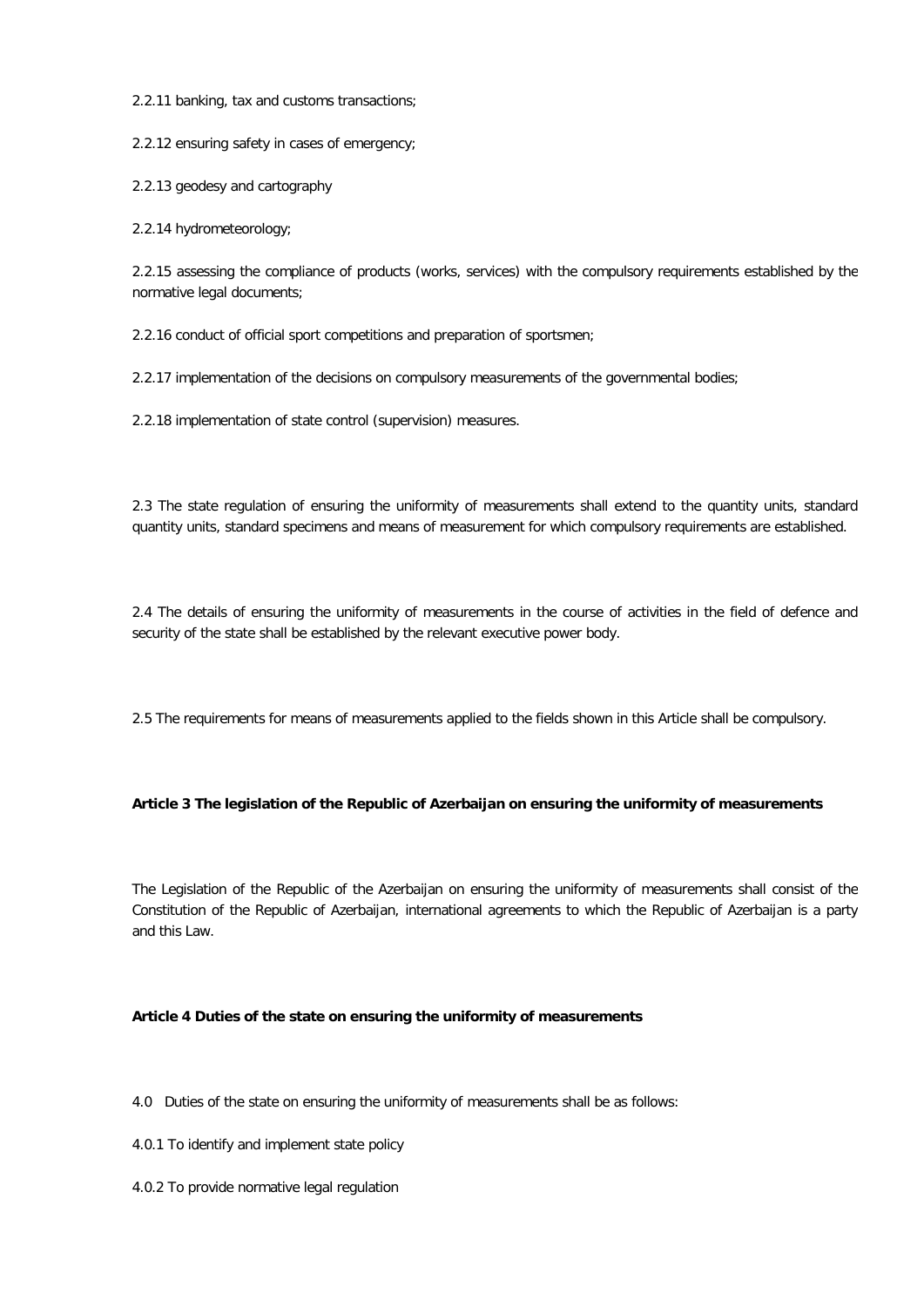4.0.3 To identify priority fields on ensuring the uniformity of measurements

- 4.0.4 To implement state control
- 4.0.5 To ensure the certification of the means of measurements

4.0.6 To make researches on the fundamental and applied science, to carry out scientific and technological activity

- 4.0.7 To implement international cooperation
- 4.0.8 To provide personnel training.

# **II CHAPTER**

# **THE REQUIREMENTS APPLICABLE TO MEASUREMENTS,**

# **QUANTITY UNITS, QUANTITY UNIT STANDARDS, STANDARD SPECIMENS**

# **AND MEANS OF MEASUREMENT**

#### **Article 5. Requirements applicable to the measurements**

5.1 The measurements types that relate to the state regulation of ensuring the uniformity of measurements shall be carried out according to attested measurement procedures (methods), except for the measurement procedures (methods) intended for direct measurements involving the use of means of measurement of an approved type that have passed verification. The results of the measurements shall be expressed in terms of the units admitted for being used in the Republic of Azerbaijan.

5.2 The confirmation of the compliance of these measurement procedures (methods) with the compulsory metrological requirements applicable to measurements shall be provided in the course of approval of the types of these means of measurements. In the rest of cases, the confirmation of the compliance of measurement procedures (methods) with the compulsory metrological requirements applicable to measurements shall be provided by means of attesting measurement procedures (methods).

5.3 The attestation of the measurement procedures (methods) that relate to the state regulation of ensuring the uniformity of measurements shall be carried out by the legal entities and individual entrepreneurs accredited in the established procedure in the field of ensuring the uniformity of measurements. The Information on attested measurement procedures (methods) shall be provided to the state information fund for ensuring the uniformity of measurements by the legal entities and individual entrepreneurs that carry out the attestation.

5.4 The procedure for attestation of measurement procedures (methods) and for the application thereof shall be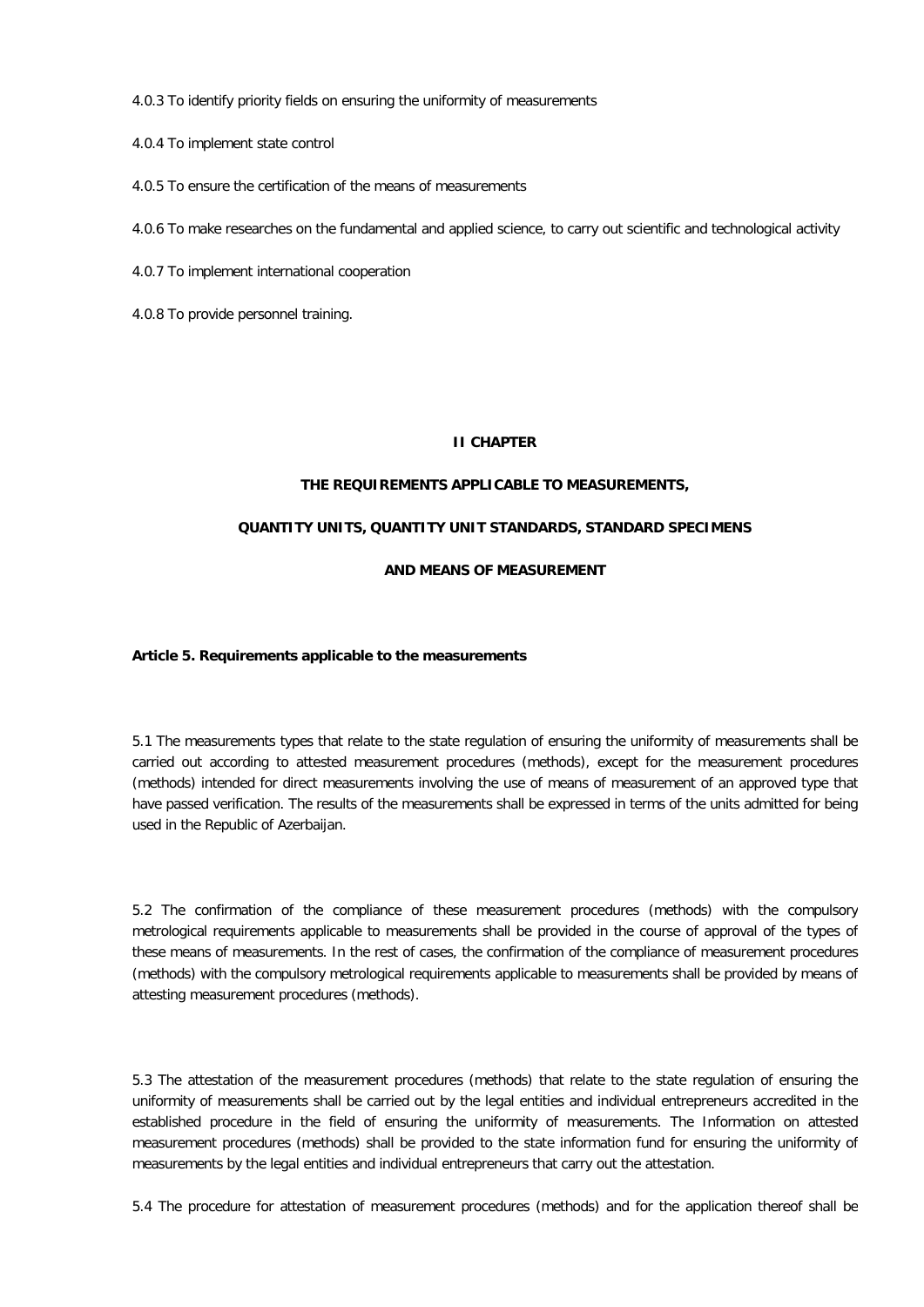established by the relevant executive power body.

5.5 The ensuring the uniformity of measurements shall designate the measurements that relate to the state regulation of ensuring the uniformity of measurements and establish compulsory metrological requirements for them, including measurement accuracy indicators.

# **Article 6. Requirements applicable to units**

6.1 The units of the International System of Units adopted by the General Conference on Measures and Weights shall be applicable in the Republic of Azerbaijan. The application of the units outside of the system along with the units of International System of Units shall be permitted according to the rules established by the relevant executive power body.

6.2 The names of the units, their designations and rules of writing shall be defined by the relevant executive power body.

6.3 The characteristics and parameters of products delivered for export, including means of measurement, shall be expressed in the units envisaged by an agreement (contract) concluded with the customer.

**Article 7. Requirements applicable to unit standards**

7.1 The state unit standards shall constitute a standard base of the Republic of Azerbaijan.

7.2 The primary state unit standards shall be confirmed by the relevant executive power body.

7.3 The preserving of primary state unit standards and transferring of units from the primary state unit standards shall be provided by by the relevant executive power body.

7.4 The primary state unit standards shall not be privatized.

7.5 The information on state unit standards shall be entered by the relevant executive power body to the state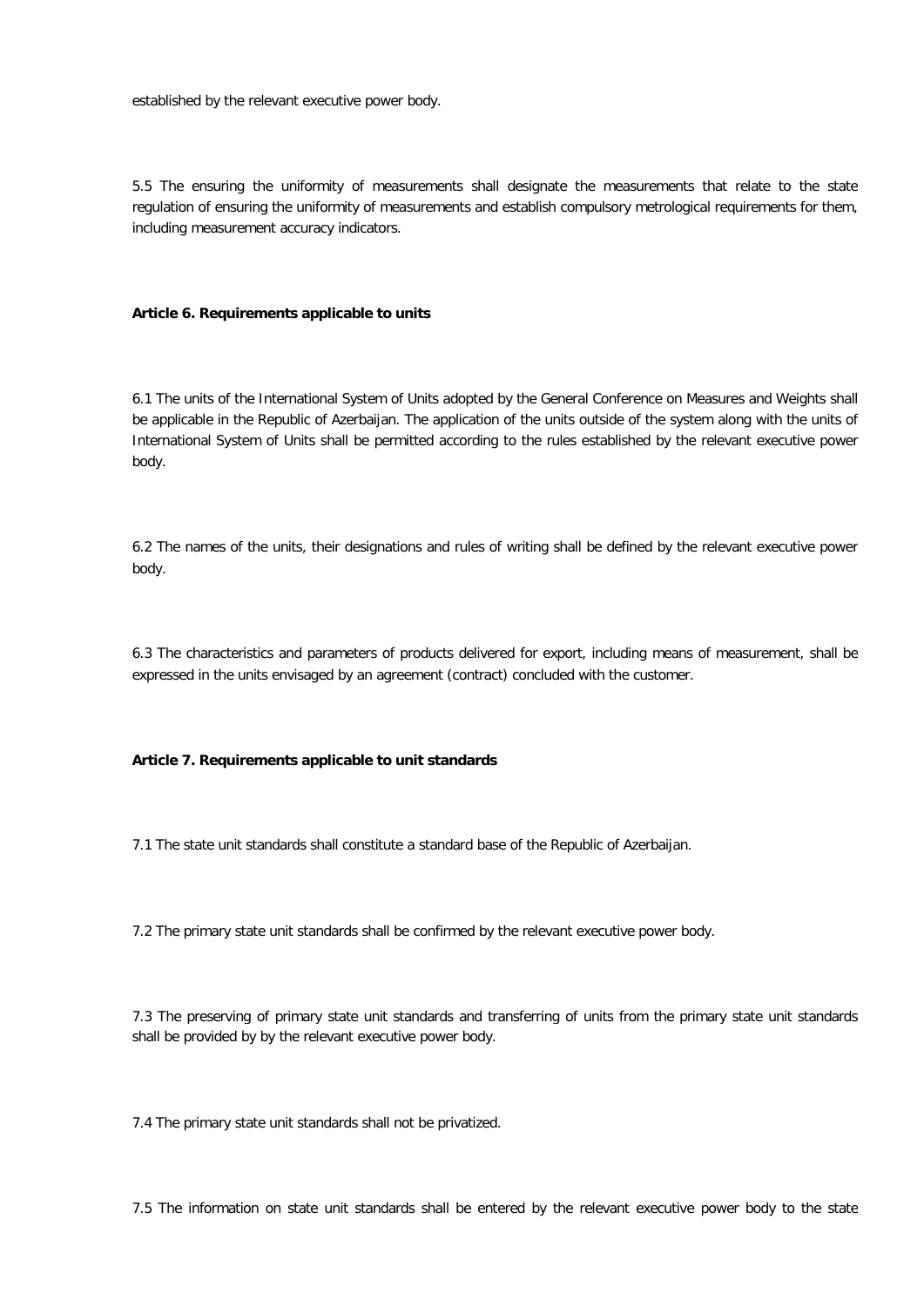information fund for ensuring the uniformity of measurements.

7.6 The primary state unit standards shall be subject to comparison with the unit standards of the International Bureau of Measures and Weights and the national unit standards of foreign states.

7.7 The unit standards shall be traced up to primary state standards of relevant units in the Republic of Azerbaijan. If there are no relevant primary state unit standards arrangements shall be made for the traceability of the means of measurement used in the field of state regulation of ensuring the uniformity of measurements to the national unit standards of foreign states.

7.8 The procedure for confirming, maintaining, comparing and applying primary state unit standards, the procedure for transferring units from state standards, the procedure for establishing the compulsory requirements applicable to the unit standards used to ensure the uniformity of measurements in the field of state regulation of ensuring the uniformity of measurements, the procedure for assessing compliance with these requirements and also the procedure for applying them shall be established by the relevant executive power body.

#### **Article 8. Requirements applicable to standard specimens**

8.1 The standard specimens shall be intended for the reproduction, storage, and transfer of the characteristics of the composition or properties of substances (materials) expressed in terms of the units admitted for being used in the Republic of Azerbaijan.

8.2 The standard specimens of approved types shall be used in the field of state regulation of ensuring the uniformity of measurements.

#### **Article 9. Requirements applicable to means of measurement**

1. The means of measurements that ensures observance of the compulsory rules on ensuring of uniformity of measurements in accordance with the provisions of the this Law approved type that have passed verification shall be used in the field of state regulation of the uniformity of measurements. The compulsory requirements applicable to means of measurement shall also comprise requirements applicable to the components, software and operating conditions of the means of measurement.

2. The design of means of measurement shall ensure restrictions on access to specific part of the means of measurement, including software for the purpose of preventing unauthorized tuning and interference that can cause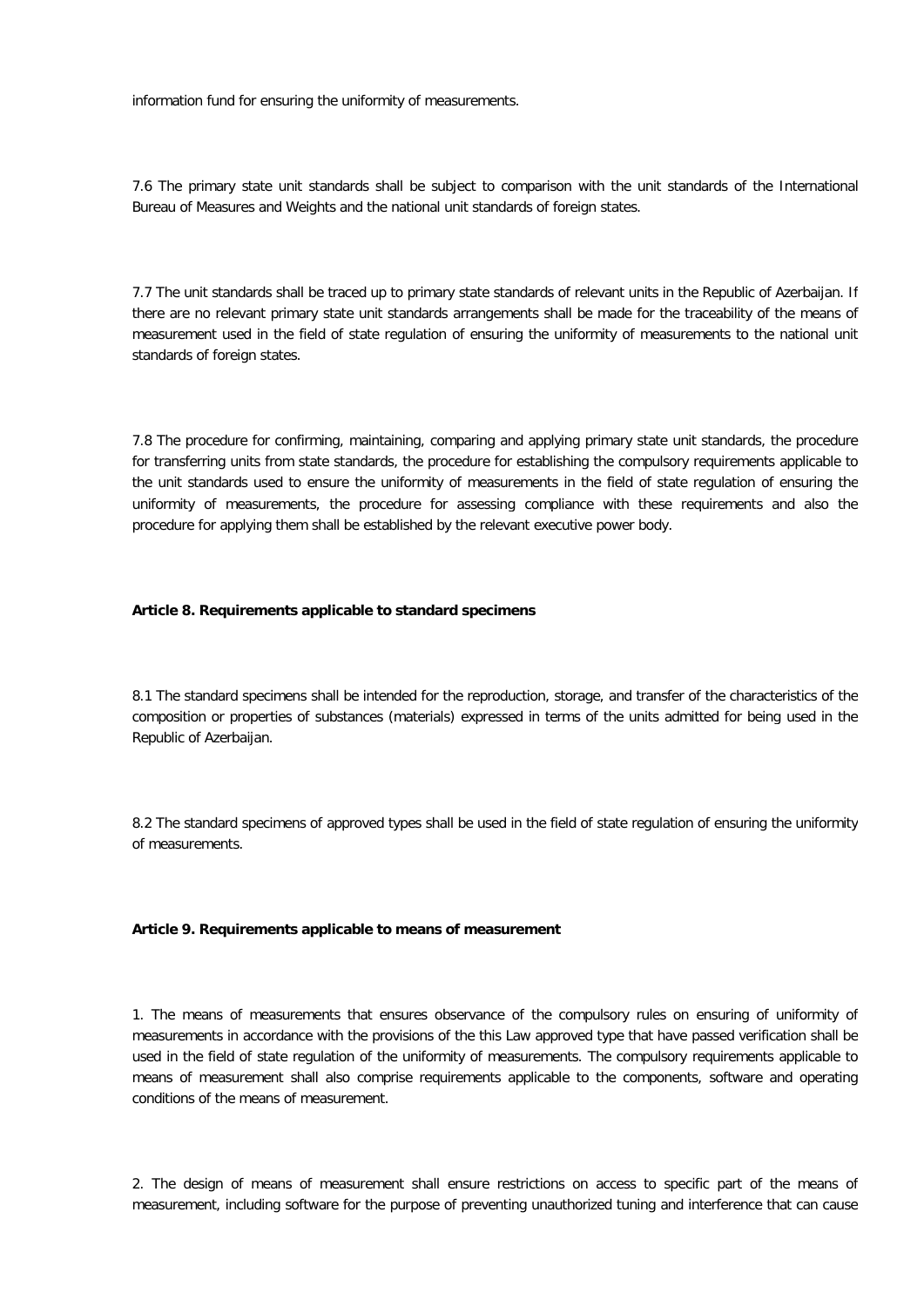a distortion in the results of measurements.

3. The procedure for classifying technical facilities as means of measurement shall be established by the relevant executive power body.

#### **III CHAPTER**

# **STATE REGULATION IN THE FIELD OF ENSURING THE UNIFORMITY OF MEASUREMENTS**

**Article 10. The forms of implementing of the state regulation in the field of ensuring the uniformity of measurements**

10.1 The state regulation in the field of ensuring the uniformity of measurements shall be carried out in the following forms:

10.1.1 endorsement of a type of standard specimens or a type of means of measurement;

10.1.2 verification of means of measurement;

10.1.3 metrological expertise;

10.4.1 state metrological supervision;

10.5.1 attestation of measurement procedures (methods);

10.6.1 accreditation on performing activities in the field of ensuring uniformity of measurements and/or rendering services excepting state metrological supervision.

10.2 The ensuring the uniformity of measurements in the field of state regulation shall be provided by the relevant executive power body.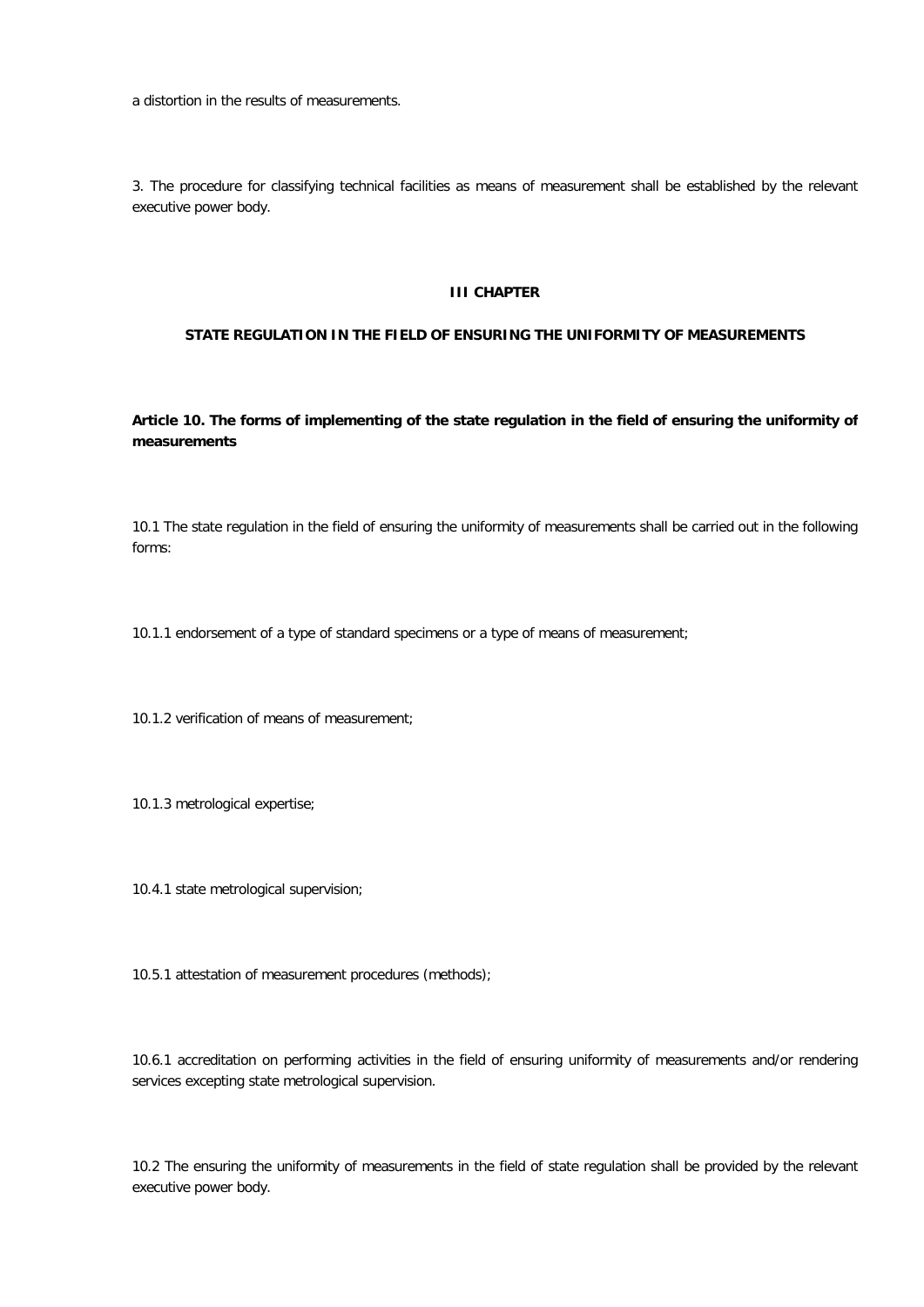#### **Article 11. Confirming a type of standard specimens or a type of means of measurement**

11.1. The type of the standard specimens or the type of the means of measurement that related to the state regulation of ensuring the uniformity of measurements shall be subject to confirmation in a compulsory manner. The following shall be established when a type of means of measurement is being confirmed: accuracy indicators, the interval between verifications of the means of measurement, and also the procedure of verification of the given type of means of measurement.

11.2. The decision on confirmation of a type of standard specimens or a type of means of measurement shall be taken by the executive power body charged with the function of state service provision and state property management in the field of ensuring the uniformity of measurements on the basis of positive results of testing of the standard specimens or means of measurement for the purposes of confirming the type.

11.4. Information on confirmed types of standard specimens and types of means of measurement shall be included in the state register. The procedure for state registration of approved types of standard specimens or means of measurements shall be determined by the relevant executive power body.

11.5. Within the effective term of the certificate of confirmation of type of means of measurements the interval between verifications of means of measurement may be changed only by the relevant executive power body.

11.6. The sign of confirmation of the type shall be marked to each sample of approved type of standard or means of measurements, to the attached documents. The design of the means of measurement shall allow the application of the sign in a visible place. If the details of design of the means of measurement do not allow the application of the sign directly to the means of measurement it shall be applied to the attached documents.

11.7. The testing of standard specimens or means of measurement for the purposes of type confirmation shall be carried out by legal entities accredited in the established procedure in the field of ensuring the uniformity of measurements.

11.8 The information on confirmed types of standard specimens and types of means of measurement shall be entered in the state information fund for ensuring the uniformity of measurements.

11.9 The procedure for testing standard specimens or means of measurement for the purpose of confirming a type, the procedure for confirming the type of standard specimens or the type of means of measurement, the procedure for issuing certificates of confirmation of the type of standard specimens or the type of means of measurement, setting and changing the effective term of said certificates and the

interval between verifications of means of measurements, the requirements applicable to signs of confirmation of the type of standard specimens or the type of means of measurement and the procedure for applying them shall be established by the relevant executive power body in the field of ensuring the uniformity of measurements. The procedure for testing standard specimens or means of measurement for the purpose of confirming a type and the procedure for confirming the type of standard specimens or the type of means of measurement shall be established with taking into account the nature of manufacture of the standard specimens and means of measurement (mass production or one-off production).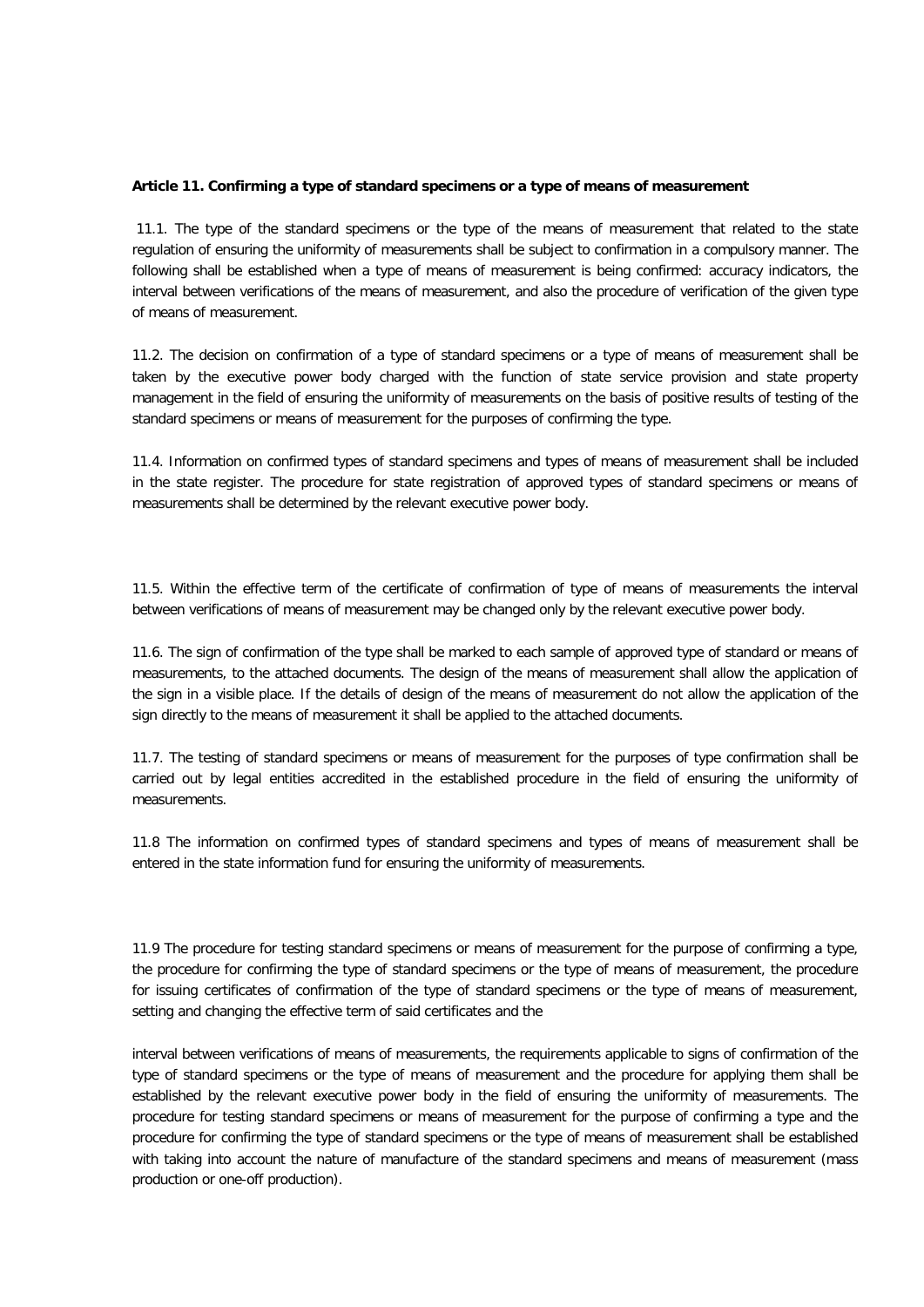11.10 The legal entities and individual entrepreneurs carrying out the development, release from a production facility, importation into the territory of the Republic of Azerbaijan, sale and use on the territory of the Republic of the standard specimens and means of measurement which are not intended for being used in the field of state regulation of ensuring the uniformity of measurements may voluntarily present them for confirmation of the type of the standard specimens or the type of the means of measurement.

#### **Article 12. Verifying Means of Measurement**

12.1. The means of measurement intended for being used in the field of state regulation of ensuring the uniformity of measurements are subject to primary verification before they get commissioned and also after a repair, and to periodical verifications in the course of operation. The legal entities and individual entrepreneurs using means of measurement in the field of state regulation of ensuring the uniformity of measurements shall timely present the means of measurement for verification.

12.2. The legal entities, individual entrepreneurs and the legal entities metrological services in order to perform verification of means of measurement shall be authorised by the relevant executive power body.

12.3. The activity of verifying means of measurements shall be controlled by the relevant executive power body;

12.4. The list of the means of measurement verified by the bodies accredited in the field of ensuring the uniformity of measurements shall be confirmed by the relevant executive power body;

12.5 The results of a verification of means of measurement shall be certified by a sign of verification and/or a certificate of verification. The design of a means of measurement shall allow the application of a sign of verification in a visible place. If the details of the design or the operating conditions of a means of measurement do not allow the application of a sign of verification directly to the means of measurement it shall be applied to the certificate of verification;

12.6 The procedure for a verification of means of measurement, the requirements applicable to a sign of verification and to the content of a certificate of verification shall be established by the relevant executive power body;

12.7 The information on the results of a verification of means of measurement intended for being used in the field of state regulation of ensuring the uniformity of measurements shall be sent to the state information fund for ensuring the uniformity of measurements by the legal entities and individual entrepreneurs that carry out the verification of means of measurement;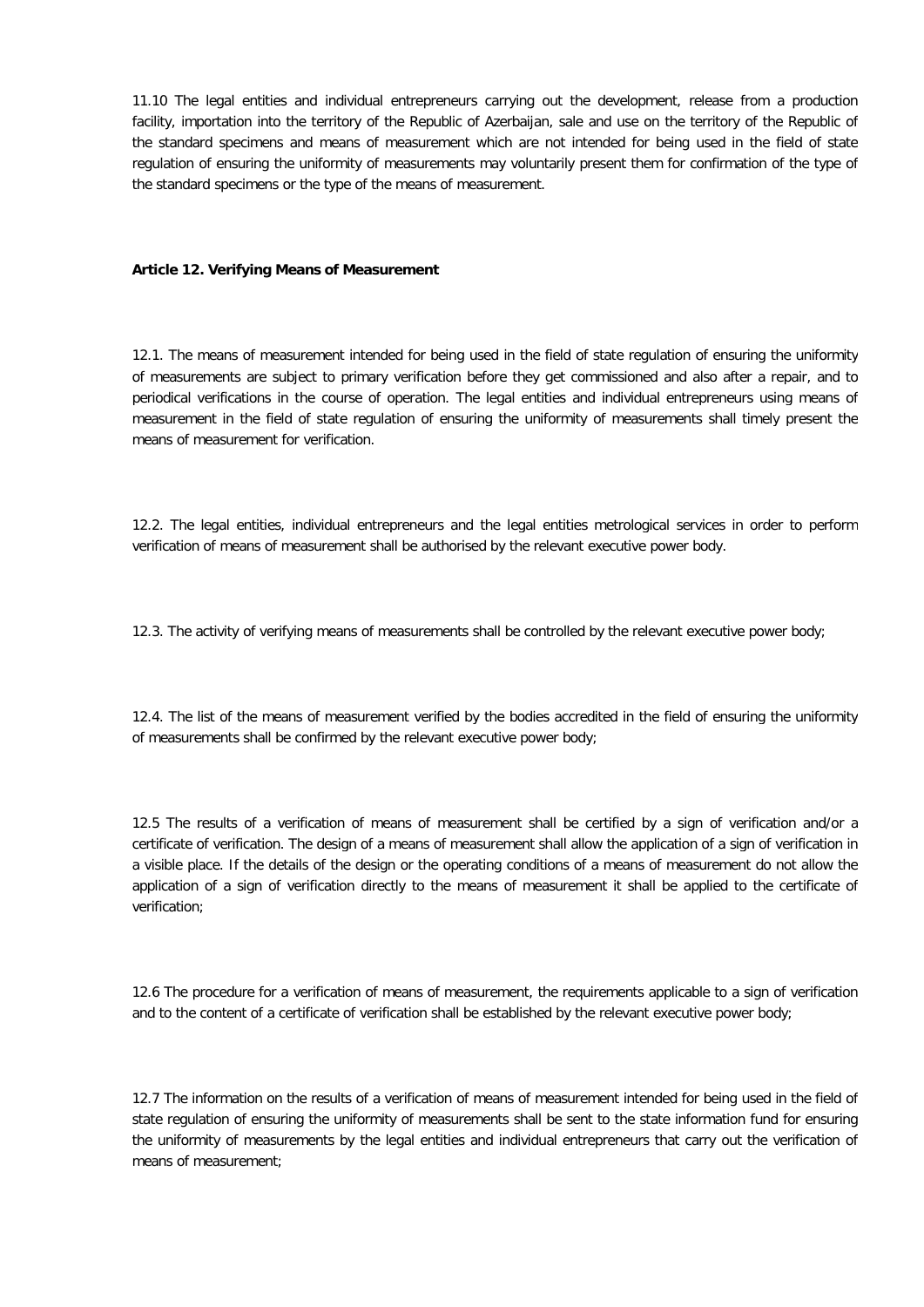12.8 The means of measurement not intended for being used in the field of state regulation of ensuring the uniformity of measurements may be verified on a voluntary basis.

#### **Article 13. Metrological expertise**

13.1. The requirements contained in draft normative legal acts as applicable to measurements, standard specimens and means of measurement shall be subject to a compulsory metrological expertise according to the Constitutional Law of the Republic of Azerbaijan "On Normative Legal Acts".

13.2. The compulsory metrological expertise of design and technological documentation shall be carried out according to the rules established by the relevant executive power body to the laws of the Republic of Azerbaijan of "The Civil Code of the Republic of Azerbaijan", "The Land Code of the Republic of Azerbaijan", "On Urban Planning and Building Code", "The Labour Code of the Republic of Azerbaijan", "The Water Code of the Republic of Azerbaijan, "On Protecting of Consumer Rights", "On Food products", "On Public health care", "On Radiation safety of population ", "On Physical culture and sports", "On Medicines", "On Phyto-sanitary supervision" and "On Veterinary", "On Environmental protection", "On Fire safety", "On Hydrometeorology", "On Geodesy and cartography" and "On Safety of hydraulic structures", "On Highway", "On Vehicle transport", "On Technical safety", "On Industrial and domestic Waste", "On Using of energy resources", "On Electro energy", "On Power engineering", "On Electric and thermal power station", "On Gas supply", "On Telecommunications ", "On Post service", " On Service and civil weapons ", "On acquiring of lands for state needs".

13.3 The following may be carried out on a voluntary basis: a metrological expertise of products, design, construction and technological documentation and other objects for which no compulsory metrological expertise;

#### **Article 14. State metrological supervision**

14.1 The state metrological supervision shall be carried out in respect of:

14.1.1 observance of the compulsory requirements of to measurements, units and also to unit standards, standard specimens and means of measurement at their release from a production facility, importation into the territory of the Republic of Azerbaijan, sale and use on the territory of the Republic of Azerbaijan;

14.1.2 existence and observance of attested measurement procedures (methods);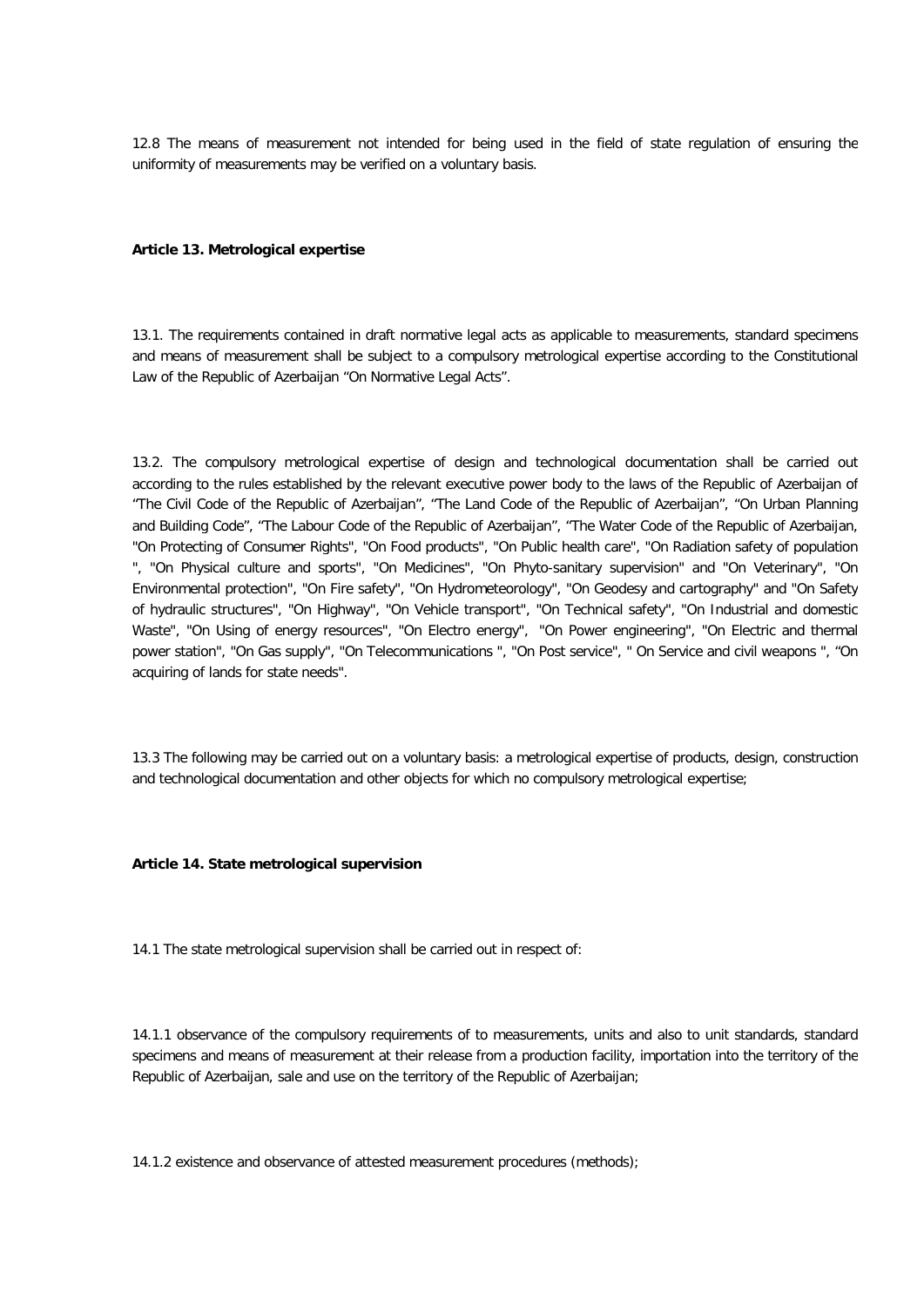14.1.3 observance of the compulsory requirements applicable to the deviation of quantity of packaged goods in packages from the declared quantity;

14.2 The state metrological supervision shall extend to the following activities:

14.2.1 measurements that relate to the state regulation of ensuring the uniformity of measurements;

14.2.2 the unit standards, standard specimens and means of measurement intended for being used in the field of state regulation of ensuring the uniformity of measurements, and also their importation into the territory of the Republic of Azerbaijan, sale and use on the territory of the Republic of Azerbaijan;

14.2.3 packing of goods.

14.3 The compulsory requirements applicable to the deviation of the quantity of packaged goods in packages from the declared quantity when they are being packed up shall be established by technical regulations. Also technical regulations may comprise compulsory requirements applicable to the equipment used for packing up and for packing monitoring, rules for assessing the deviation of the quantity of packaged goods in packages from the declared quantity, the compulsory requirements applicable to the packages, marking or labels of packed-up goods and rules for the application thereof;

# **Article 15 Methods of providing of state metrological supervision**

15.1 The state metrological supervision shall be provided by the following methods:

15.1.1 visiting facilities (fields and premises) of legal entities and individual entrepreneurs where means of measurements are used, produced, repaired, sold or kept for the purpose to obtain the documents and information required for the purposes of verification of carrying out state metrological supervision.

15.1.2 participating in state testing of means of measurements;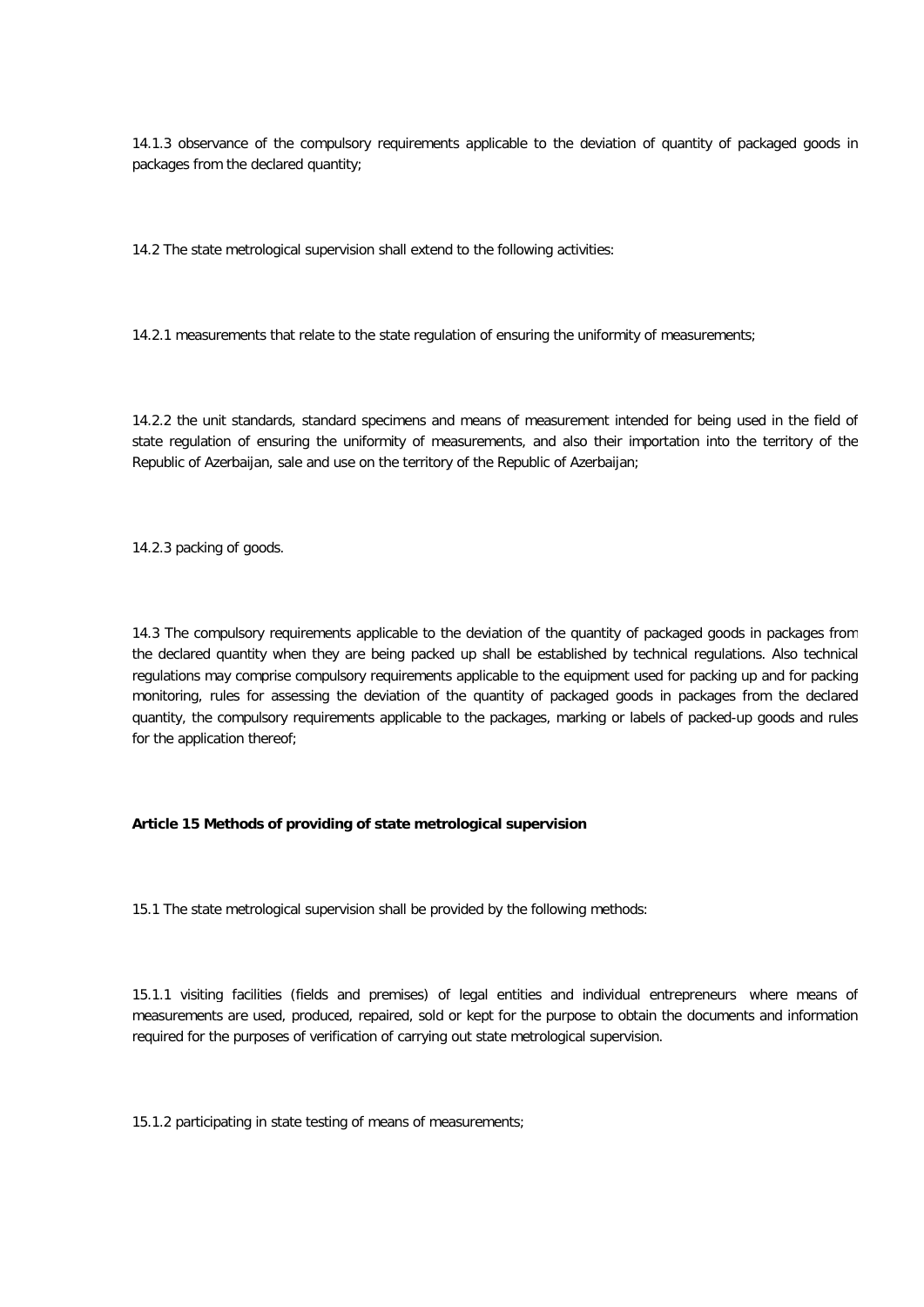15.1.3 verifying the condition and use of means of measurements;

15.1.4 verifying the conformity of used units with the units admitted for being used in the Republic of Azerbaijan;

15.1.5 verifying the existence and observance of attested measurement procedures (methods);

15.1.6 verifying the observance of the compulsory requirements applicable to measurements;

15.1.7 verifying the compulsory requirements applicable to the deviation of quantity of packaged goods in packages from the declared quantity;

15.1.8 prohibit the use, production and selling of means of measurements that don't comply with the metrological rules and norms;

15.1.9 petition for the person who provided certificate of verification or provided the same certification of cancelling of verification sign or put verification sign in case of the means of measurements don't ensure the accuracy of measurement;

15.1.10 prohibit the use of the means of measurements when the negatively influence human life, health, property, consumer rights, environmental safety and also means of measurements don't comply with the metrological rules and norms;

15.1.11 give a notification with indicating of terms of elimination of metrological rules and norms infringements;

15.1.12 draw up a verification deed or administrative report on metrological rules and norms infringements;

15.1.13 give a request letter on prohibiting activities where infringements of compulsory requirements of measurements took place;

15.1.14 apply responsibility measures to the persons infringing metrological rules and norms;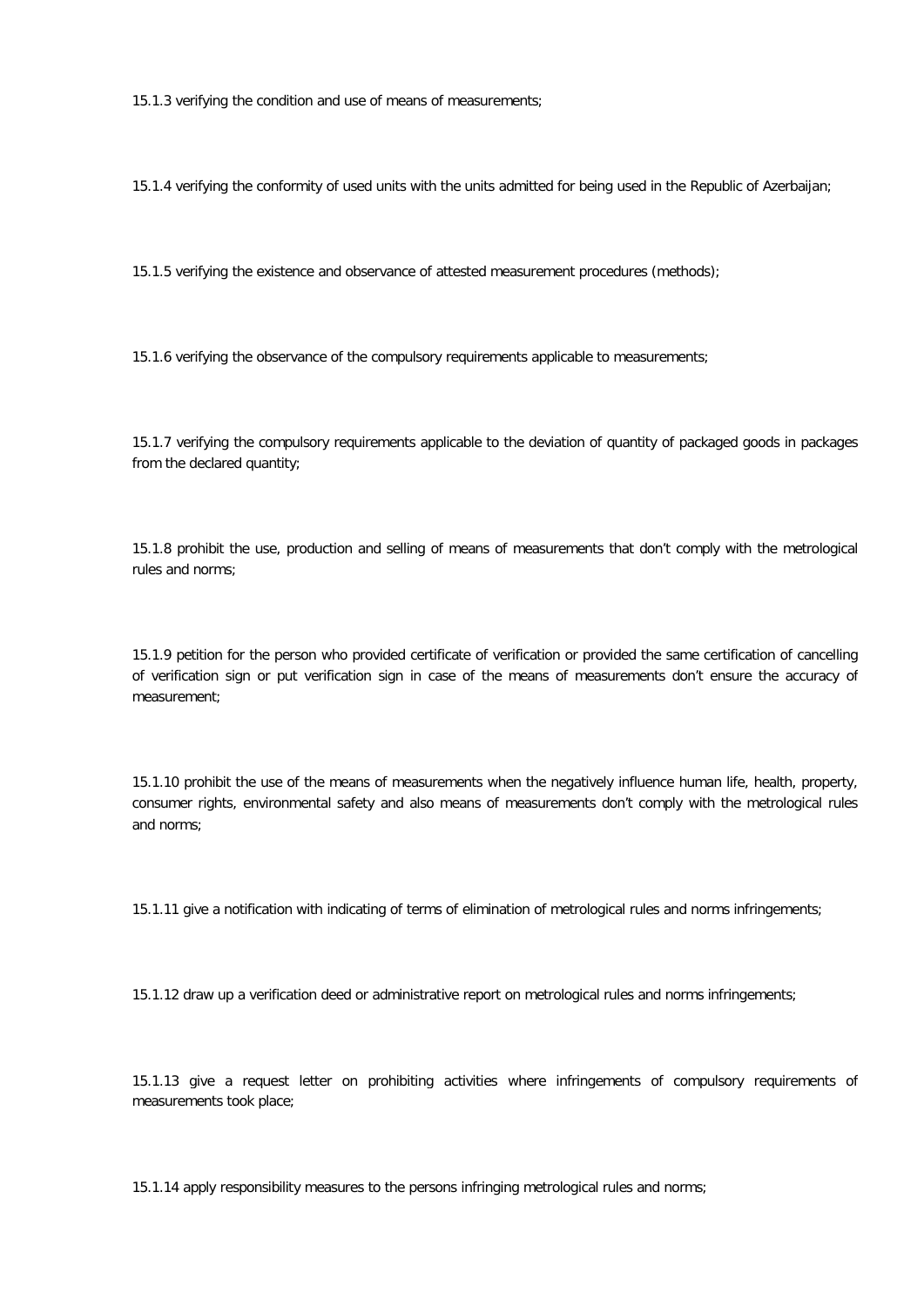15.1.15 verifying existence of attested verification methods and their compliance;

15.2 the form of an inadequate sign of means of measurement and its marking rules shall be established by the relevant executive power body;

15.3 The state metrological supervision shall be provided by the relevant executive power body;

15.4 The authorised persons who provide the state metrological supervision shall be attested by the rules established by the relevant executive power body;

#### **Article 16. State information fund for ensuring the uniformity of measurements**

16.1 The legal acts of the Republic of Azerbaijan in the field of ensuring the uniformity of measurements, information on international agreements to which the Republic of Azerbaijan is a party, information databases, information attested measurement procedures (methods), information on state unit standards, information on confirmed types of standard specimens or types of means of measurement, information on the results of verification of means of measurement, a comprehensive list of the measurements relating to the field of state regulation of ensuring the uniformity of measurements, shall comprise the state information fund for ensuring the uniformity of measurements. The entering of information to the state information fund and transferring information about ensuring the uniformity of measurements shall be organized by the relevant executive power body;

16.2 The persons who apply for documents and information from the state information fund for ensuring the uniformity of measurements shall be provided with this documents according to the established rules of the Part 16.3 of the this Article, except for cases when such an access to said documents and information is restricted by the Law "on Accessing of information" of Republic of Azerbaijan;

16.3 The procedure for setting up and keeping the state information fund for ensuring the uniformity of measurements, for the transfer of information into it and provision of the documents and information contained therein shall be established by the relevant executive power body.

#### **IV CHAPTER**

# **CALIBRATING MEANS OF MEASUREMENT AND ACCREDITATION IN THE FIELD OF ENSURING THE UNIFORMITY OF MEASUREMENTS**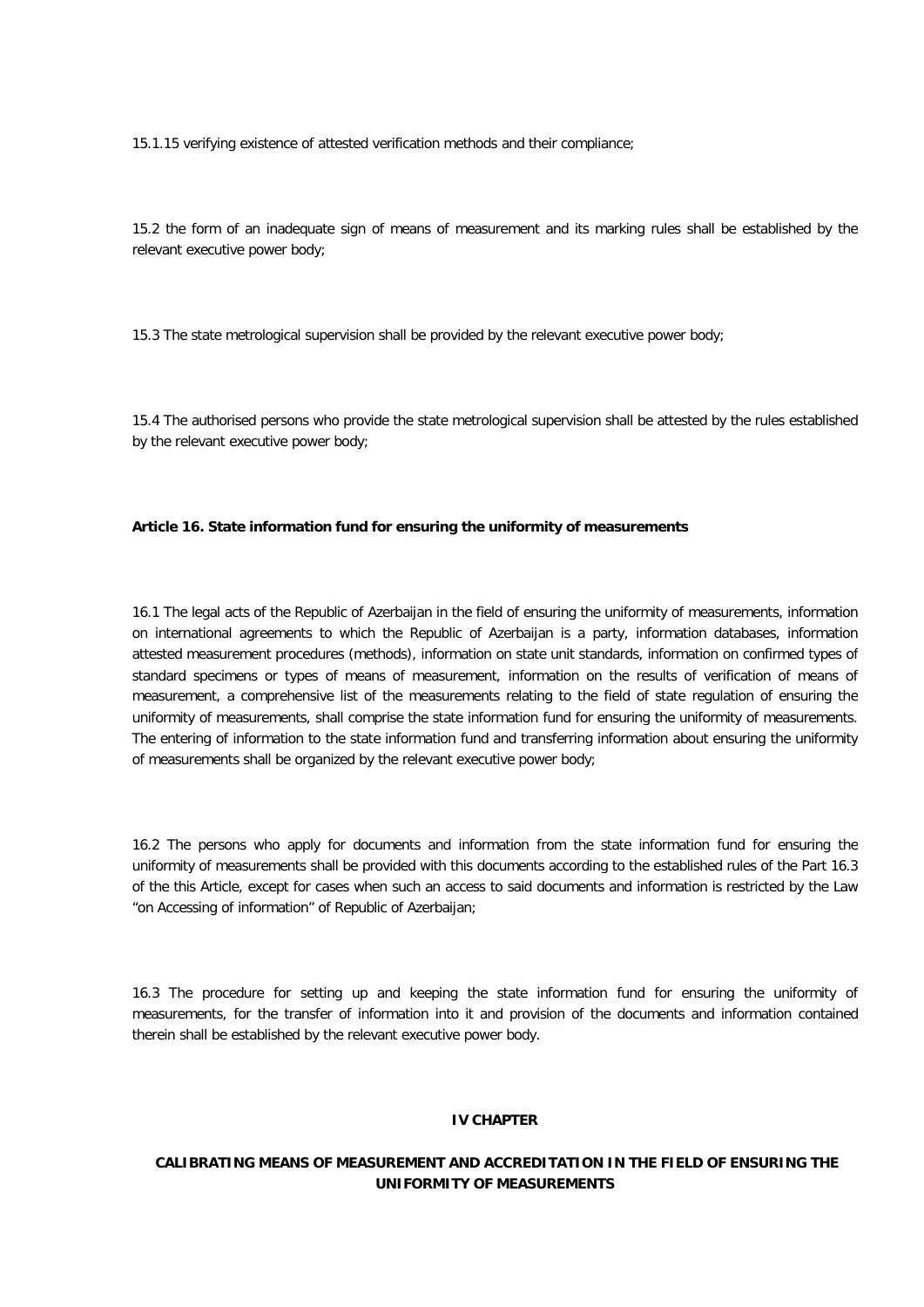## **Article 17. Calibrating means of measurement**

17.1 The means of measurement not intended for being used in the field of state regulation of ensuring the uniformity of measurements may be subjected to calibration on a voluntary basis. The calibration of means of measurement shall be carried out as involving the use of the unit standards traceable to the primary state standards of the relevant units or to the national unit standards of foreign states if there are no relevant primary state unit standards;

17.2 The means of measurements that are not used in verification yet can be calibrated while importing, producing, using, renting, selling and after repairing.

The result of calibration shall be approved by putting calibration sign on the means of measurement or calibration certificate also with records in manuals;

17.3 The calibration of means of measurement, giving calibration certificate or right of putting calibration sign shall be conducted according to the contracts which singed with by the relevant executive power body;

17.4 Calibration of means of measurements shall be carried out with standards which are traceable to the state unit standards;

17.5 Calibration of means of measurements is supervised by the relevant executive power body;

17.6 Carrying out of calibration of means of measurements, giving calibration certificate or the rules of giving the right of putting calibration sign and the requirements on performing calibration are established by the relevant executive power body.

# **Article 18. Accreditation in the field of ensuring the uniformity of measurements**

18.1 The accreditation in the field of ensuring the uniformity of measurements shall be carried out for the purpose of official recognition capacity to carry out the works and/or provide the services of ensuring the uniformity of measurements. These works and/or services are as follows:

18.1.1 attestation of the measurement procedures (methods) that have to do with the field of state regulation of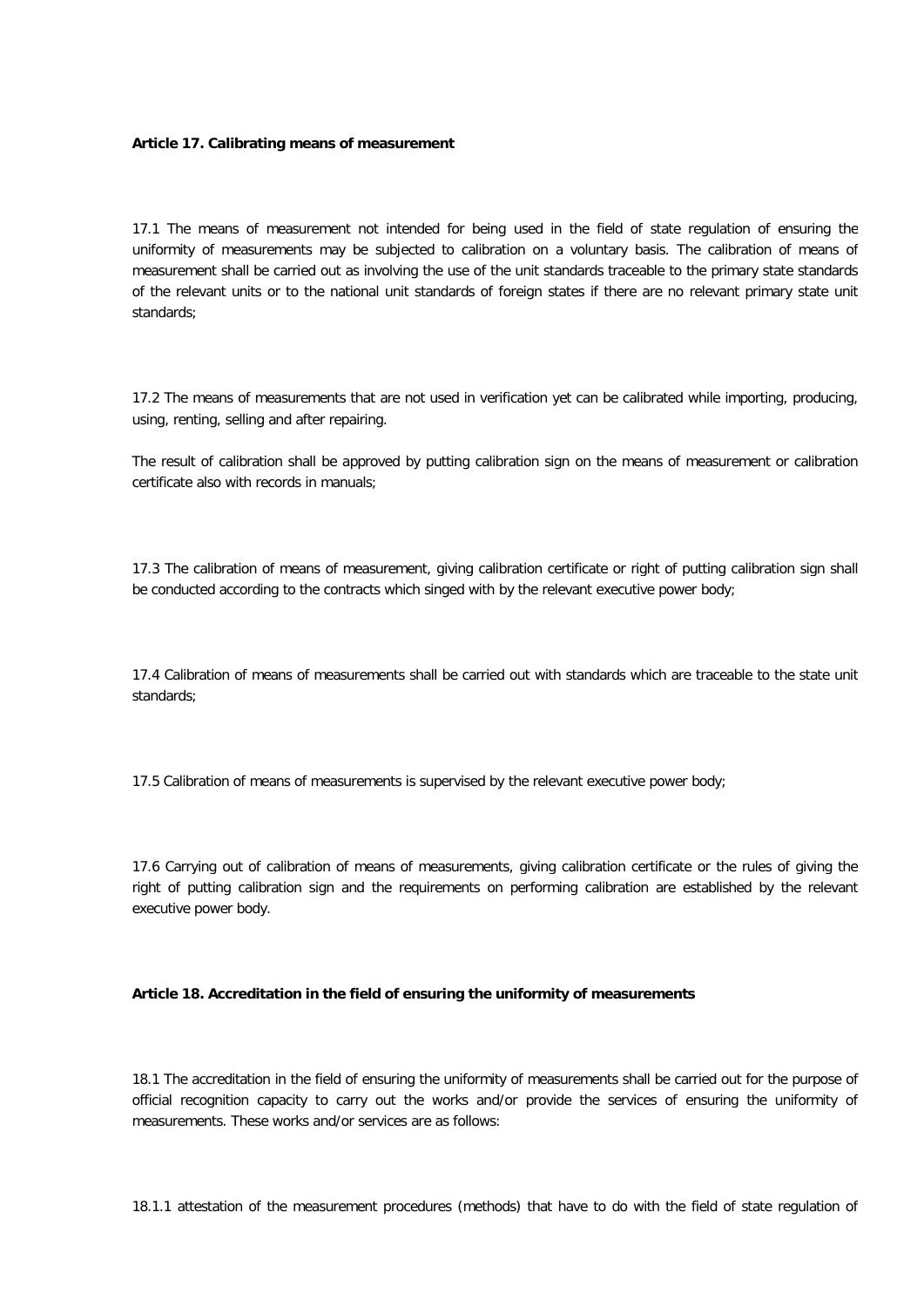ensuring the uniformity of measurements;

18.1.2 testing of standard specimens or means of measurement for the purposes of confirming a type;

18.1.3 verification of means of measurement;

18.1.4 a compulsory metrological expertise of standards, products, design, construction and technological documentation;

18.2 accreditation in the field of ensuring the uniformity of measurement shall be carried out on the basis of the following principles:

18.2.1 voluntary participation;

18.2.2 independence of activity;

18.2.3 prohibition of combining the powers of accreditation and the performance of the works and/or services specified in Part 18.1 of the this article;

18.2.4 use of uniform accreditation rules, and the transparency;

18.2.5 provision of equal conditions for the persons contending for accreditation;

18.2.6 prohibition of illegal restrictions on the rights to perform works and/or services for all customers and territory in the field of ensuring the uniformity of measurements;

18.3 The accreditation in the field of ensuring the uniformity of measurements shall be provided by the relevant executive power body.